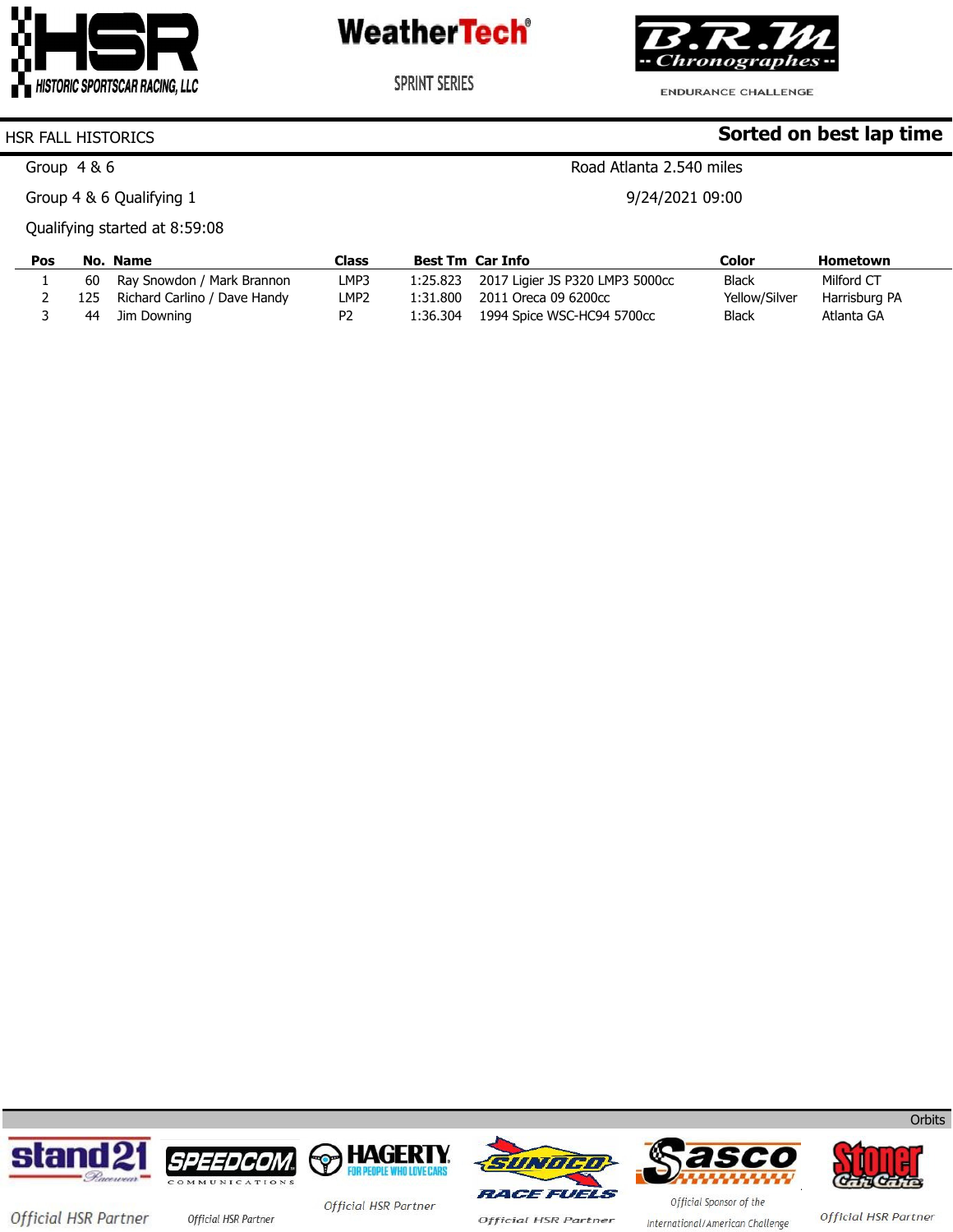



ENDURANCE CHALLENGE

**SPRINT SERIES** 

**Sorted on best lap time**

### HSR FALL HISTORICS

Group 4 & 6

Group 4 & 6 Qualifying 2

Qualifying started at 15:39:15

Road Atlanta 2.540 miles

9/24/2021 15:40

| Pos |     | No. Name                   | <b>Class</b>     |          | <b>Best Tm Car Info</b>         | Color         | Hometown          |
|-----|-----|----------------------------|------------------|----------|---------------------------------|---------------|-------------------|
|     | 24  | Francesco Melandri         | LMP3             | 1:21.300 | 2017 Ligier LMP3 5000cc         | Blk/Red       | Delray Beach FL   |
|     | 60  | Ray Snowdon / Mark Brannon | LMP3             | 1:25.899 | 2017 Ligier JS P320 LMP3 5000cc | <b>Black</b>  | Milford CT        |
|     | 07  | Jacek Mucha                | MF4              | 1:26.199 | 2015 FA JMS017CP 2500cc         | Black/white   | Highland Beach FL |
| 4   | 125 | Rick Carlino / Dave Handy  | LMP <sub>2</sub> | 1:33.850 | 2011 Oreca 09 6200cc            | Yellow/Silver | Harrisburg PA     |
|     | 44  | Jim Downing                | P <sub>2</sub>   | 1:55.889 | 1994 Spice WSC-HC94 5700cc      | <b>Black</b>  | Atlanta GA        |









**Official HSR Partner** 





**Orbits** 

Official HSR Partner official HSR Partner

Official HSR Partner

Official Sponsor of the International/American Challenge

Official HSR Partner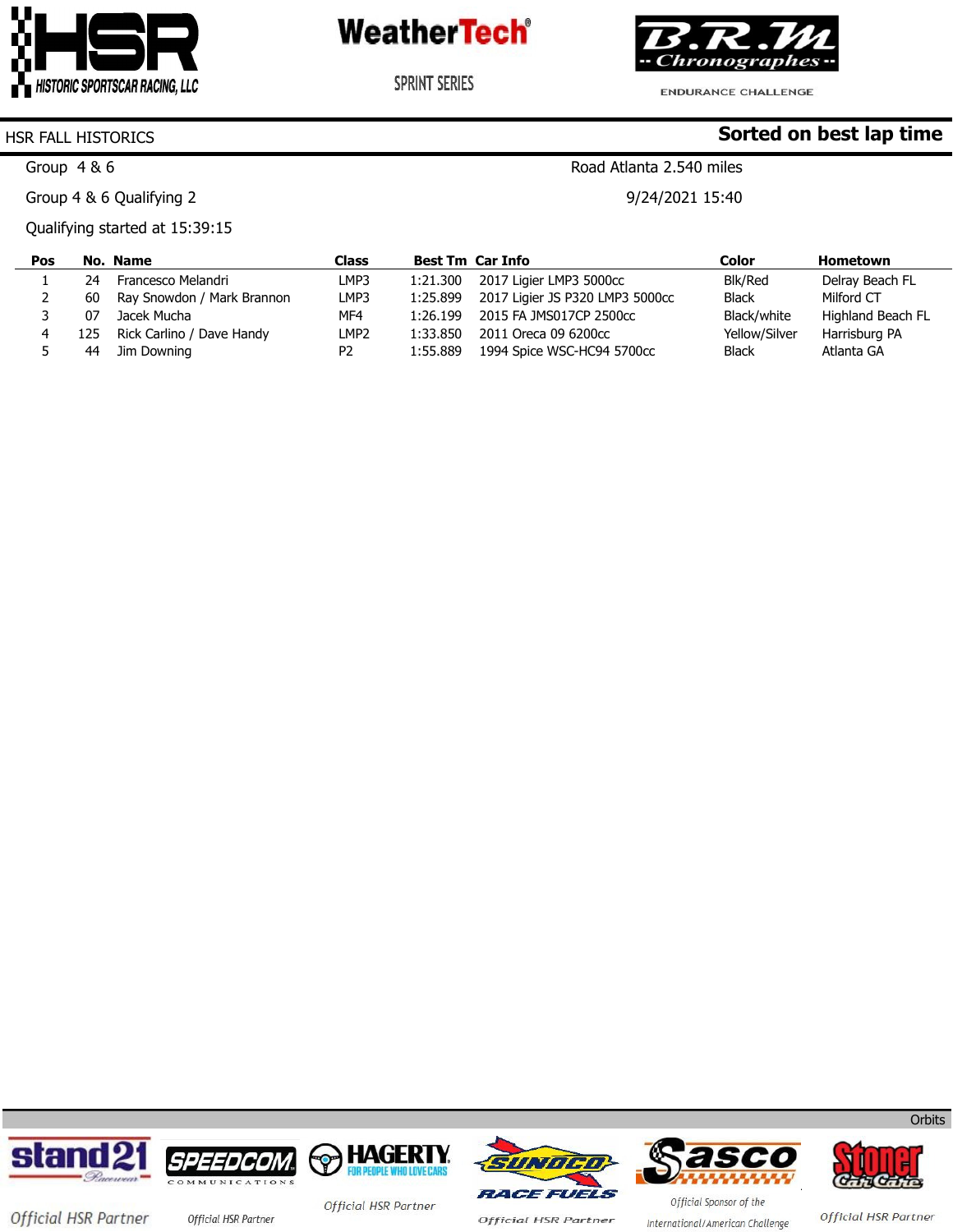



**SPRINT SERIES** 

ENDURANCE CHALLENGE

Road Atlanta 2.540 miles

9/25/2021 09:40

**Sorted on best lap time**

#### HSR FALL HISTORICS

Group 4 & 6

Group 4 & 6 Qualifying 3

Qualifying started at 9:39:15

| Pos |     | No. Name                   | Class            |          | <b>Best Tm Car Info</b>         | Color         | Hometown          |
|-----|-----|----------------------------|------------------|----------|---------------------------------|---------------|-------------------|
|     | 60  | Ray Snowdon / Mark Brannon | LMP3             | 1:20.801 | 2017 Ligier JS P320 LMP3 5000cc | <b>Black</b>  | Milford CT        |
|     | 125 | Rick Carlino / Dave Handy  | LMP <sub>2</sub> | 1:29.069 | 2011 Oreca 09 6200cc            | Yellow/Silver | Harrisburg PA     |
|     | በ7  | Jacek Mucha                | MF4              | 1:34.748 | 2015 FA JMS017CP 2500cc         | Black/white   | Highland Beach FL |













Official HSR Partner

Official HSR Partner official HSR Partner

Official HSR Partner

**Official HSR Partner** 

Official Sponsor of the International/American Challenge

**Orbits**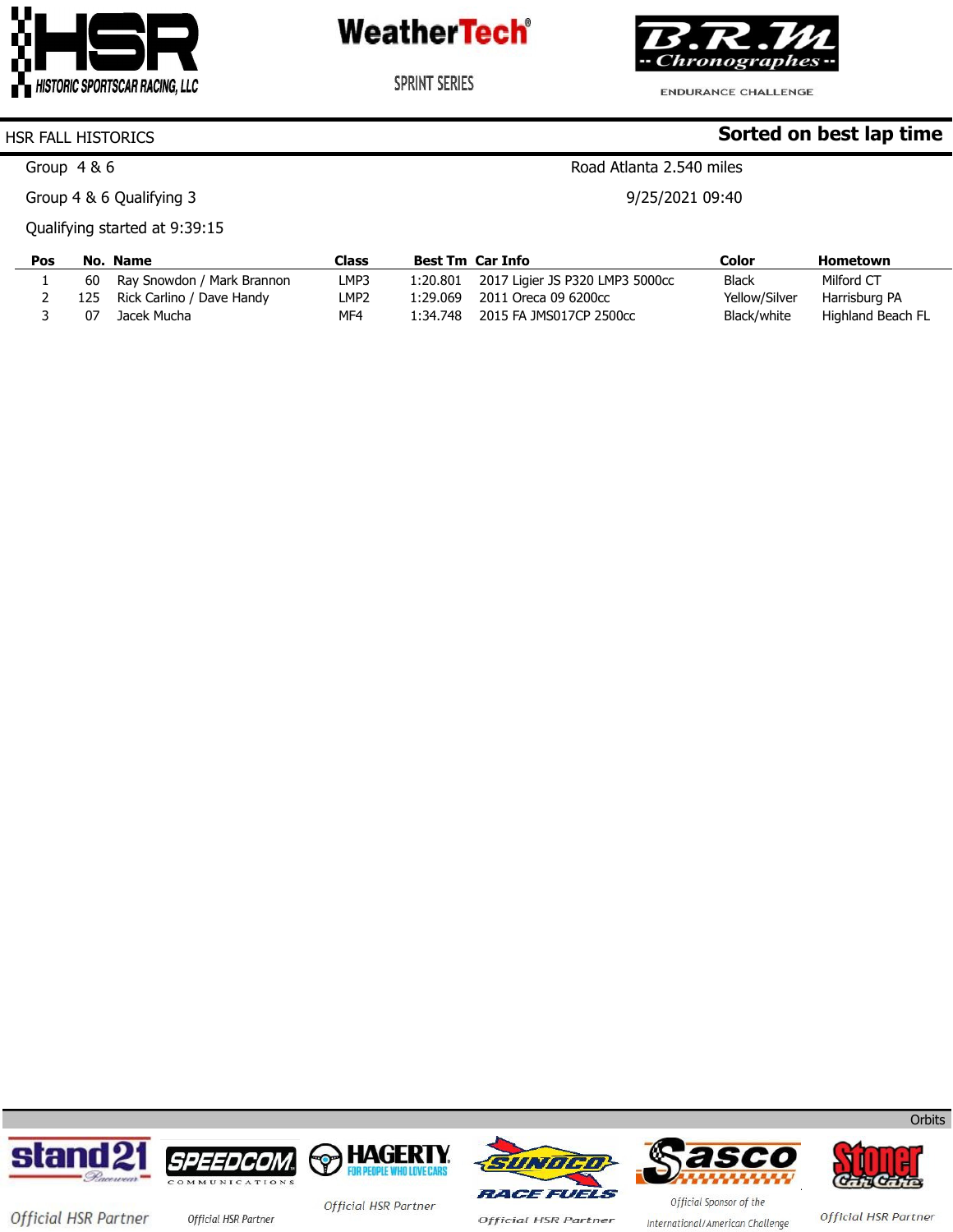

**SPRINT SERIES** 



**ENDURANCE CHALLENGE** 

**Sorted on Laps**

#### HSR FALL HISTORICS

Group 4 & 6

Group 4 & 6 WeatherTech Sprint Race 1

Race (8 Laps) started at 14:29:52

| Pos | No. | <b>PIC Name</b>            | Class            | Laps |          | <b>Best Tm Car Info</b>        | Color         | Hometown          |
|-----|-----|----------------------------|------------------|------|----------|--------------------------------|---------------|-------------------|
|     | 24  | Francesco Melandri         | LMP3             |      | 1:22.534 | 2017 Ligier LMP3 5000cc        | Blk/Red       | Delray Beach FL   |
|     | 60  | Ray Snowdon / Mark Brannon | LMP3             |      | 1:22.962 | 2017 Ligier JS P320 LMP3 5000c | <b>Black</b>  | Milford CT        |
|     | 125 | Richard Carlino            | LMP <sub>2</sub> |      | 1:28.243 | 2011 Oreca 09 6200cc           | Yellow/Silver | Harrisburg PA     |
|     | 07  | Jacek Mucha                | MF4              |      | 1:25.414 | 2015 FA JMS017CP 2500cc        | Black/white   | Highland Beach FL |
|     | 44  | Jim Downing                | P <sub>2</sub>   |      | 1:36.939 | 1994 Spice WSC-HC94 5700cc     | <b>Black</b>  | Atlanta GA        |



Road Atlanta 2.540 miles

9/25/2021 14:30